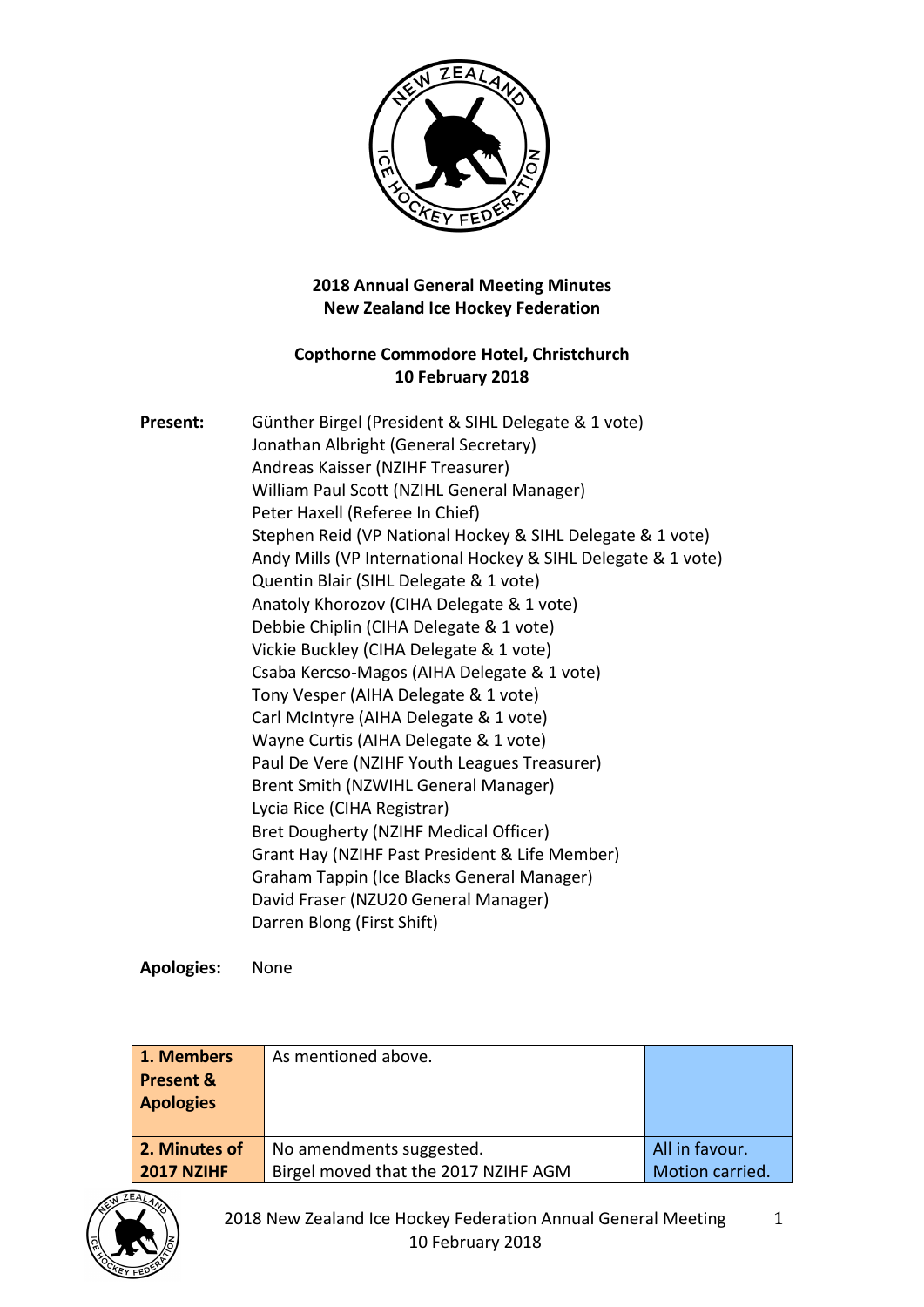

| <b>Annual</b><br><b>General</b><br><b>Meeting</b>        | Minutes be accepted as a true and correct<br>record. Seconded by De Vere.                                                                                                                                                      |                                                                            |
|----------------------------------------------------------|--------------------------------------------------------------------------------------------------------------------------------------------------------------------------------------------------------------------------------|----------------------------------------------------------------------------|
| 3. Matters<br><b>Arising</b>                             | None.                                                                                                                                                                                                                          |                                                                            |
| 4. Reports<br>President                                  | Birgel summarized his President's report. No<br>questions.                                                                                                                                                                     | Moved by Birgel.<br>Seconded by<br>Vesper. All in<br>favour. Carried.      |
| General<br><b>Secretary</b>                              | Albright summarized his General Secretary<br>report. 2018 will be a busy and productive year.                                                                                                                                  | Moved by<br>Albright.<br>Seconded by<br>Reid. All in<br>favour. Carried.   |
| Director of<br><b>International</b><br><b>Ice Hockey</b> | Mills summarized his report.                                                                                                                                                                                                   | Moved by Mills.<br>Seconded by<br>Vesper. All in<br>favour. Carried.       |
| <b>Director</b><br><b>National Ice</b><br><b>Hockey</b>  | Reid summarized his report.                                                                                                                                                                                                    | Moved by Reid.<br>Seconded by<br>Buckley. All in<br>favour. Carried.       |
| <b>Treasury</b>                                          | Kaisser summarized his treasury report.<br>De Vere asked about suspense account, and<br>why it is in the profit/loss category. Kaisser<br>indicated that the auditors. Kaisser moved that<br>the audited accounts be accepted. | Moved by<br>Kaisser.<br>Seconded by<br>De Vere. All in<br>favour. Carried. |
| Referee in<br>Chief                                      | Haxell summarized his report.                                                                                                                                                                                                  | Moved by Haxell.<br>Seconded by<br>Blair. All in<br>favour. Carried.       |

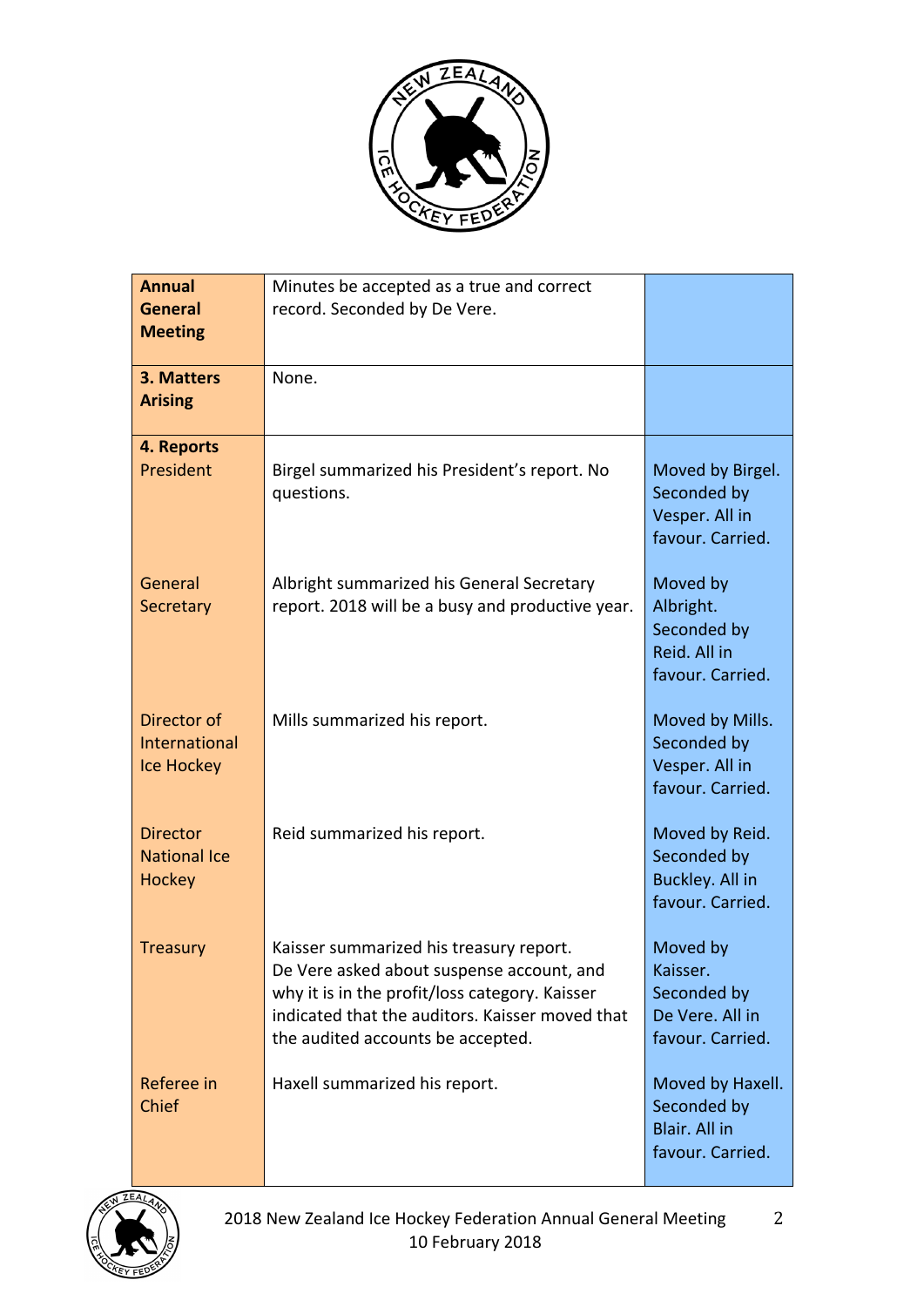

| <b>NZIHL</b>                                  | Scott summarized his report.<br>Scott added that drug testing is an issue, and<br>education is the responsibility of the teams.                                     | Moved by Scott.<br>Seconded by<br>Chiplin. All in<br>favour. Carried.       |
|-----------------------------------------------|---------------------------------------------------------------------------------------------------------------------------------------------------------------------|-----------------------------------------------------------------------------|
| <b>NZ Junior</b><br>Leagues                   | Kaisser summarized Heather Goodall's Junior<br>Leagues Report.                                                                                                      | Moved by<br>Albright.<br>Seconded by De<br>Vere. All in<br>favour. Carried. |
| Women's<br><b>Hockey</b>                      | Kaisser summarized his Women's Portfolio<br>report.                                                                                                                 | Moved by<br>Kaisser.<br>Seconded by<br>Blair. All in<br>favour. Carried.    |
|                                               | Smith summarized his NZWIHL Report.<br>Added that long weekend games were<br>introduced this weekend. Some positives and<br>negatives. Will send out a player poll. | Moved by Smith.<br>Seconded by<br>Buckley. All in<br>favour. Carried.       |
| <b>National</b><br>Coaching<br>Coordinator    | Position is vacant.                                                                                                                                                 |                                                                             |
| <b>2017 IIHF</b><br>Development<br>Camp       | Mills summarized the reports on behalf of the<br>2017 HDC attendees. Viability, costs and<br>benefits should be discussed.                                          | Moved by Mills.<br>Seconded by<br>Vesper. All in<br>favour. Carried.        |
| Registrar                                     | Kaisser reviewed his excel spreadsheet of<br>registrations.<br>Birgel mentioned that he is pleased with the<br>increase of LTP registrations.                       | Moved by<br>Kaisser.<br>Seconded by<br>Khorozov. All in<br>favour. Carried. |
| <b>2017 IIHF</b><br>Annual<br><b>Congress</b> | Birgel reported on the IIHF Annual Congress in<br>his President's report. NZIHF is in good standing<br>with the IIHF.                                               | Moved by<br>Albright.<br>Seconded by                                        |

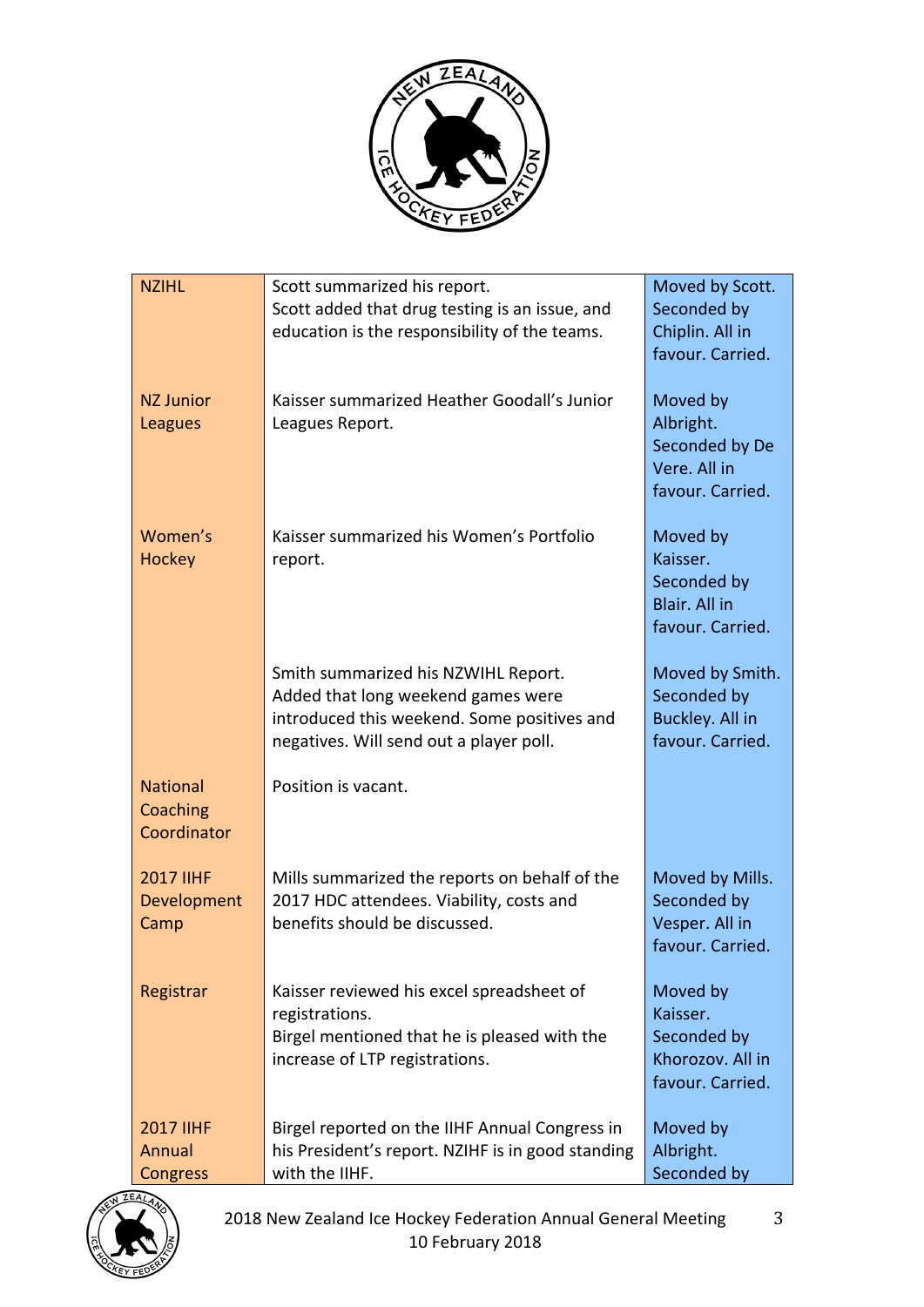

|                                                     |                                                                                                                                                                                                                                   | Mills. All in<br>favour. Carried.                                            |
|-----------------------------------------------------|-----------------------------------------------------------------------------------------------------------------------------------------------------------------------------------------------------------------------------------|------------------------------------------------------------------------------|
| <b>2017 IIHF</b><br>Semi-Annual<br>Congress         | Birgel reported on the IIHF Semi-Annual<br>Congress in his President's report. Discussed<br>World Championships for 2018. Some issues<br>were raised pertaining to tournaments that<br>involve NZL, but all issues were resolved. | Moved by Birgel.<br>Seconded by<br>Blair. All in<br>favour. Carried.         |
| 2017 Asian<br><b>Strategic</b><br>Planning<br>Group | Albright summarized the NZIHF participation in<br>the IIHF Asian Strategic Planning Group.<br>Birgel congratulated Albright and Scott for<br>attaining \$20K in LTP equipment from the IIHF.                                      | Moved by<br>Albright.<br>Seconded by<br>Reid. All in<br>favour. Carried.     |
| <b>IIHF Transfers</b>                               | Albright summarized his report.<br>Kercso-Magos asked if the costs are the same.<br>Yes.                                                                                                                                          | Moved by<br>Albright.<br>Seconded by<br>Khorozov. All in<br>favour. Carried. |
| <b>Senior Players</b>                               | Reid summarized his report.                                                                                                                                                                                                       | Moved by Reid.<br>Seconded by<br>Mills. All in<br>favour. Carried.           |
| <b>Funding</b><br><b>Applications</b><br>Report     | Albright summarized his report.<br>Smith added that many city councils have event<br>teams that will sponsor games and events.                                                                                                    | Moved by<br>Albright.<br>Seconded by<br>Scott. All in<br>favour. Carried.    |
| <b>Archives</b>                                     | Albright summarized the North and South<br>Island Archives.                                                                                                                                                                       | Moved by<br>Albright.<br>Seconded by De<br>Vere. All in<br>favour. Carried.  |

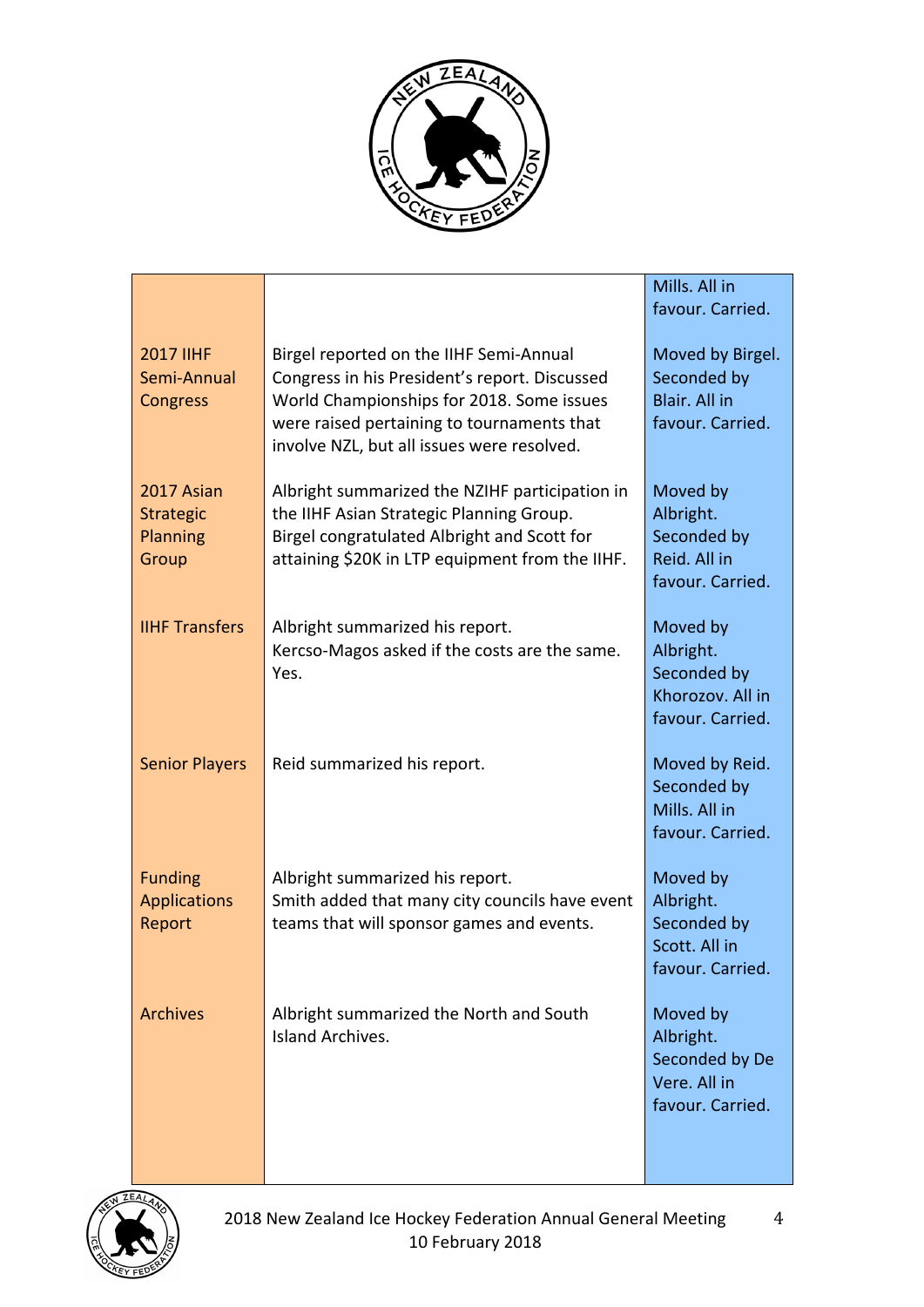

| 5. Election of<br><b>Officers</b> |                                                                                        |                                             |
|-----------------------------------|----------------------------------------------------------------------------------------|---------------------------------------------|
|                                   |                                                                                        |                                             |
| <b>Auditors:</b>                  | Graham Tappin and Paul De Vere.                                                        | <b>Kaisser</b><br>nominated                 |
|                                   |                                                                                        | <b>Tappin and</b>                           |
|                                   |                                                                                        | De Vere.                                    |
|                                   |                                                                                        | Seconded by<br>Scott. Approved.             |
| President                         | Günther Birgel put his name forward.                                                   | Voting results in                           |
|                                   | Andy Mills put his name forward. Vesper                                                | favour of Andy                              |
|                                   | seconded.                                                                              | Mills, and is<br>therefore                  |
|                                   | Mills spoke of his vision for NZIHF.                                                   | appointed as                                |
|                                   | Transparency, common sense and passion.<br>Home-focused leadership with strong support | President for<br>2018 & 2019.               |
|                                   | from regions and fresh ideas. Target is growth                                         |                                             |
|                                   | and bring domestic development plan.                                                   |                                             |
|                                   | Birgel presented his vision and plans for the                                          |                                             |
|                                   | next two years.                                                                        |                                             |
| <b>Vice President:</b>            | Nominations:                                                                           | Stephen Reid is                             |
| Director of<br>International      | Stephen Reid                                                                           | appointed as VP<br><b>International Ice</b> |
| Ice Hockey                        |                                                                                        | Hockey for 2018.                            |
| <b>Vice President:</b>            | Nominations:                                                                           | Paul Scott is                               |
| Director of                       | Paul Scott                                                                             | appointed as VP                             |
| <b>National Ice</b><br>Hockey     |                                                                                        | <b>National Ice</b><br>Hockey for 2018.     |
|                                   |                                                                                        |                                             |
| Destroy of<br><b>Ballots</b>      | Ballots are to be destroyed, as moved by                                               | <b>Ballots to be</b>                        |
|                                   | Albright. Seconded by De Vere.                                                         | destroyed.                                  |
| 6. Election of                    | President: Andy Mills                                                                  |                                             |
| <b>NZIHF</b><br><b>Management</b> | General Secretary: Jonathan Albright<br>VP International Ice Hockey: Stephen Reid      |                                             |
| <b>Committee</b>                  | VP National Ice Hockey: Paul Scott                                                     |                                             |

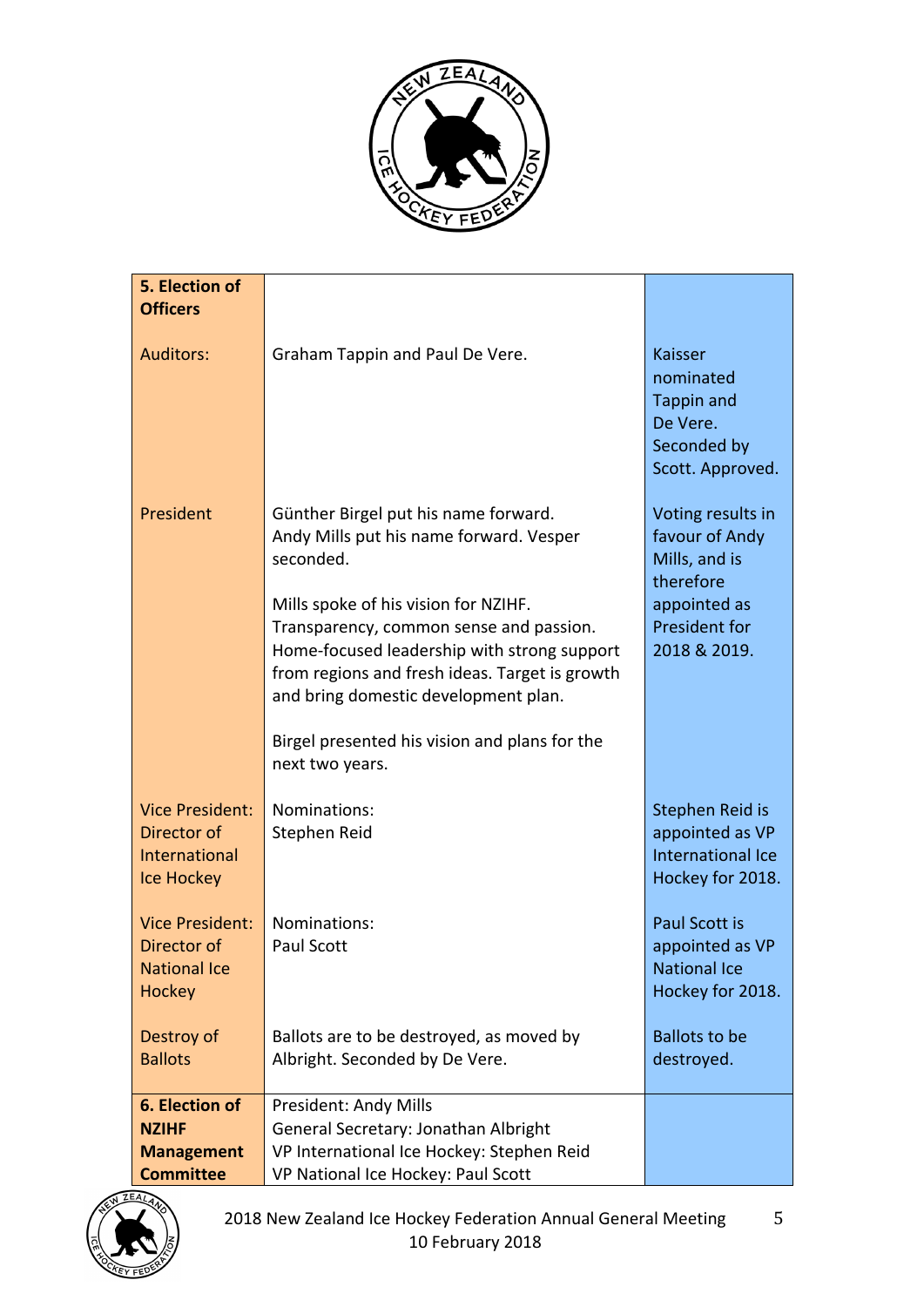

|                                         | Treasurer: Andreas Kaisser<br>AIHA Delegate: Tony Vesper<br>AIHA Delegate: Wayne Curtis<br>CIHA Delegate: Vickie Buckley<br>CIHA Delegate: Graham Tappin<br>SIHL Delegate: Stephen Reid<br>SIHL Delegate: Quentin Blair<br><b>NZIHL: Paul Scott</b><br>Women's Hockey: Andy Kaisser |                                                          |
|-----------------------------------------|-------------------------------------------------------------------------------------------------------------------------------------------------------------------------------------------------------------------------------------------------------------------------------------|----------------------------------------------------------|
| 7.<br><b>Appointments</b><br>(for 2018) |                                                                                                                                                                                                                                                                                     |                                                          |
| Referee in<br>Chief                     | <b>Ryan Hissong</b>                                                                                                                                                                                                                                                                 | Moved by Haxell.<br>Seconded by<br>Scott. Approved.      |
| <b>Auditor</b>                          | Rotto & Associates Ltd.                                                                                                                                                                                                                                                             | Moved by<br>Kaisser.<br>Seconded by<br>Scott. Approved.  |
| <b>Disciplinary</b>                     | Jonathan Albright                                                                                                                                                                                                                                                                   | Moved by<br>Albright.<br>Seconded by<br>Scott. Approved. |
| <b>Senior Players</b>                   | Stephen Reid suggested Justin Daigle.<br>Lycia Rice put her name forward for SNC.<br>Justin Daigle to represent NZIHL.                                                                                                                                                              | Moved by Reid.<br>Seconded by<br>Albright.<br>Approved.  |
| <b>Archives</b>                         | Daryl & Marita Soper (South Island); Jonathan<br>Albright (North Island).                                                                                                                                                                                                           |                                                          |
| Registrar                               | Andreas Kaisser                                                                                                                                                                                                                                                                     |                                                          |
| Medical / Drug                          | <b>Bret Dougherty</b>                                                                                                                                                                                                                                                               |                                                          |

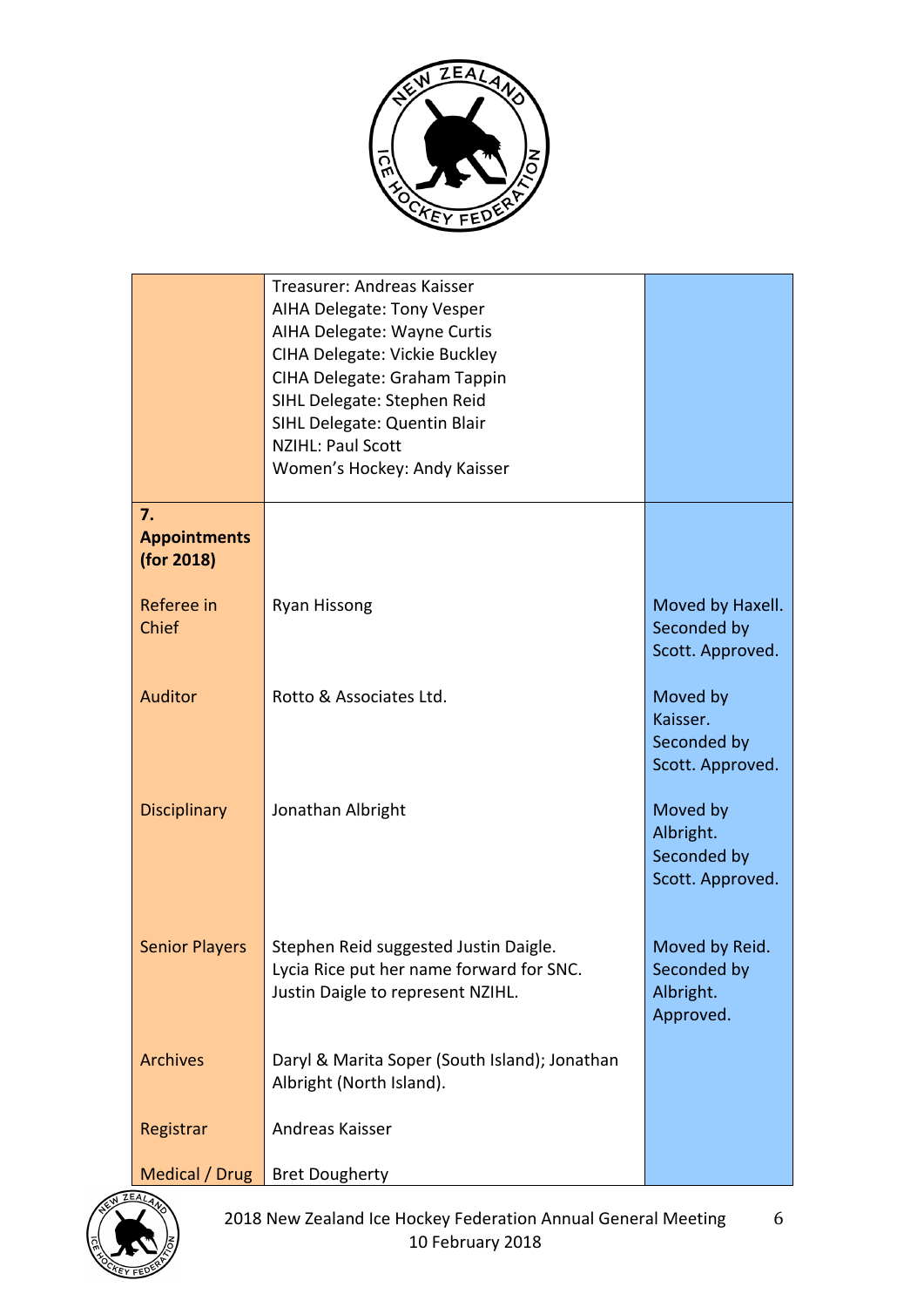

| <b>Testing</b>                             |                                                                                                                                                        |  |
|--------------------------------------------|--------------------------------------------------------------------------------------------------------------------------------------------------------|--|
| Women's Ice<br>Hockey                      | Andreas Kaisser                                                                                                                                        |  |
| <b>NZIHL</b><br>General<br><b>Manager</b>  | To be discussed at NZIHL AGM.                                                                                                                          |  |
| <b>NZWIHL</b><br>General<br><b>Manager</b> | <b>Brent Smith</b>                                                                                                                                     |  |
| U20/23 League<br>General<br><b>Manager</b> | Debbie Chiplin                                                                                                                                         |  |
| U18 League<br>General<br>Manager           | Debbie Chiplin                                                                                                                                         |  |
| U15 League<br>General<br><b>Manager</b>    | Debbie Chiplin                                                                                                                                         |  |
| U12 League<br>General<br>Manager           | Debbie Chiplin                                                                                                                                         |  |
| <b>Marketing</b>                           | Carl McIntyre                                                                                                                                          |  |
| <b>Fundraising</b>                         | Jonathan Albright                                                                                                                                      |  |
| Health &<br>Safety                         | Jonathan Albright with representatives from<br>regions:<br><b>Auckland: Mark Bialik</b><br>Canterbury: Debbie Chiplin<br>Ξ.<br>Southern: Quentin Blair |  |
| <b>Police Vetting</b>                      | <b>Michael Stitely</b>                                                                                                                                 |  |

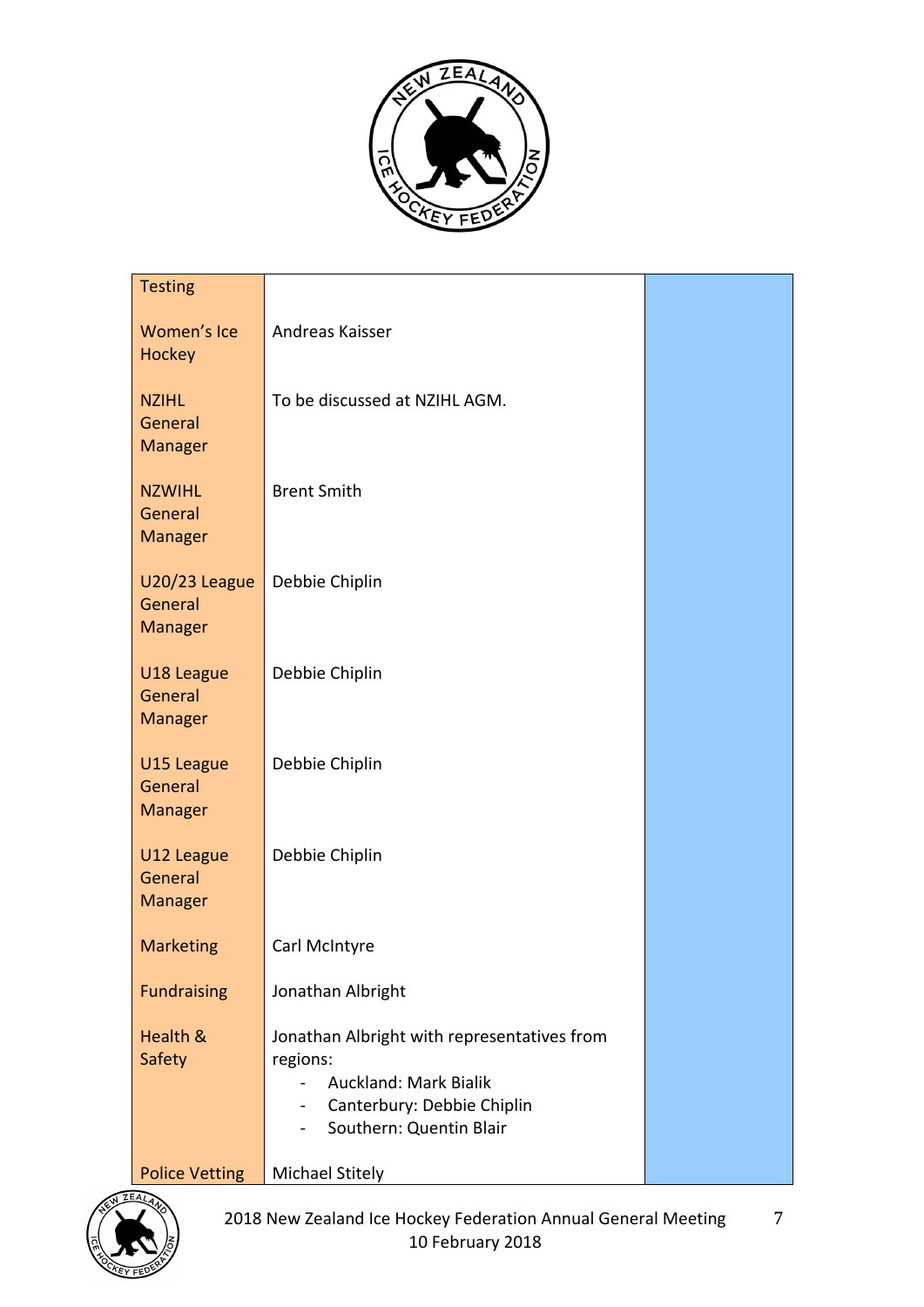

| General                     | Jonathan Albright                                                        |                                                                     |
|-----------------------------|--------------------------------------------------------------------------|---------------------------------------------------------------------|
| Secretary                   | Contract to be reviewed at the Management                                |                                                                     |
|                             | Committee.                                                               |                                                                     |
| 8. Remits                   | Canterbury Remit: Lengthen appointments of<br>VP Positions to two years. | Not relevant, as<br>was passed in<br>the new NZIHF<br>Constitution. |
| <b>9. 2018 Events</b>       |                                                                          |                                                                     |
| 2018<br>WMU18IIIB           | 26-28 April 2018, Queenstown.<br>Planning is underway.                   |                                                                     |
| <b>2019 IIHF</b><br>World   | NZIHF need to know of possible hosts by 15<br>April 2018.                |                                                                     |
| Championship<br><b>Bids</b> |                                                                          |                                                                     |
| <b>NZIHL</b>                | May to August 2018. Break for CAN v USA<br>Game.                         |                                                                     |
| <b>NZWIHL</b>               | Smith confirmed similar time frames for 2018-<br>2019.                   |                                                                     |
| U12 Peewee<br>League        | To be discussed in tomorrow's Junior Leagues<br>AGM.                     |                                                                     |
| U15 Bantam                  | To be discussed in tomorrow's Junior Leagues<br>AGM.                     |                                                                     |
| League                      | To be discussed in tomorrow's Junior Leagues<br>AGM.                     |                                                                     |
| U18 Midget<br>League        | To be discussed in tomorrow's Junior Leagues<br>AGM.                     |                                                                     |
| U20/23 League               | To be decided among the Management<br>Committee.                         |                                                                     |

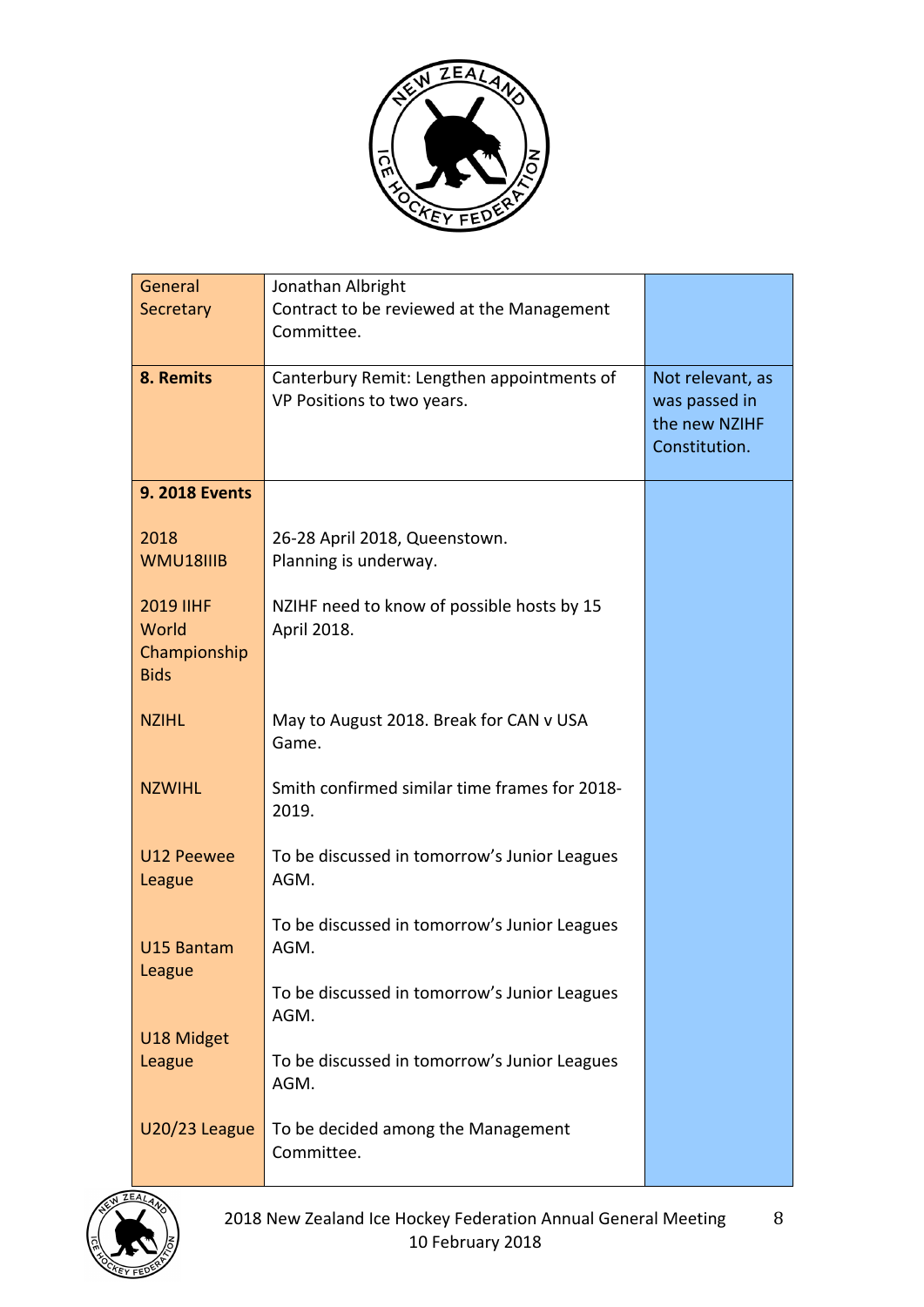

| <b>2018 IIHF</b><br><b>Hockey</b><br>Development<br>Camp | July 2018 in Vierumaki, Finland.                                                                                                                                                                                                                                                                                        |                                                                                                                             |
|----------------------------------------------------------|-------------------------------------------------------------------------------------------------------------------------------------------------------------------------------------------------------------------------------------------------------------------------------------------------------------------------|-----------------------------------------------------------------------------------------------------------------------------|
| <b>2018 ASPG</b>                                         | 21-22 May 2018. Copengahen, Denmark.<br>August 2018. Bishkek, Kyrgyzstan.                                                                                                                                                                                                                                               |                                                                                                                             |
| <b>2018 IIHF</b><br>Congress                             | 17-20 May 2018: Copenhagen, Denmark.                                                                                                                                                                                                                                                                                    |                                                                                                                             |
| <b>2018 IIHF</b><br>Semi-Annual<br>Congress              | September 2018, Venue TBA.                                                                                                                                                                                                                                                                                              |                                                                                                                             |
| <b>NZIHF Game</b><br><b>Officials Events</b>             | Haxell to confirm with Ryan Hissong.                                                                                                                                                                                                                                                                                    |                                                                                                                             |
| <b>Trans Tasman</b><br>Australian<br><b>Series</b>       | September 2018 in Queenstown.                                                                                                                                                                                                                                                                                           |                                                                                                                             |
| 1995 Reunion<br>Weekend                                  | September 2018 in Queenstown.                                                                                                                                                                                                                                                                                           |                                                                                                                             |
| 10.2018<br><b>Registration</b><br><b>Fees</b>            | Fees for 2018:<br>Associates: \$5.50<br>19 and Under: \$27.50<br>20 and Over: \$38.50<br>Fees for 2019:<br>Associates: \$5.50<br>19 and Under: \$27.50<br>20 and Over: \$38.50<br>There was discussion with Senior Non-Check<br>fees. They are 52% of the NZIHF membership.<br>Kaisser suggested that portfolio holders | Accepted for<br>2019. There will<br>be an increase in<br>2020.<br>Albright to<br>prepare a<br>"where does<br>your money go" |
|                                                          | prepare budgets for 2019-2020.                                                                                                                                                                                                                                                                                          | and seek                                                                                                                    |

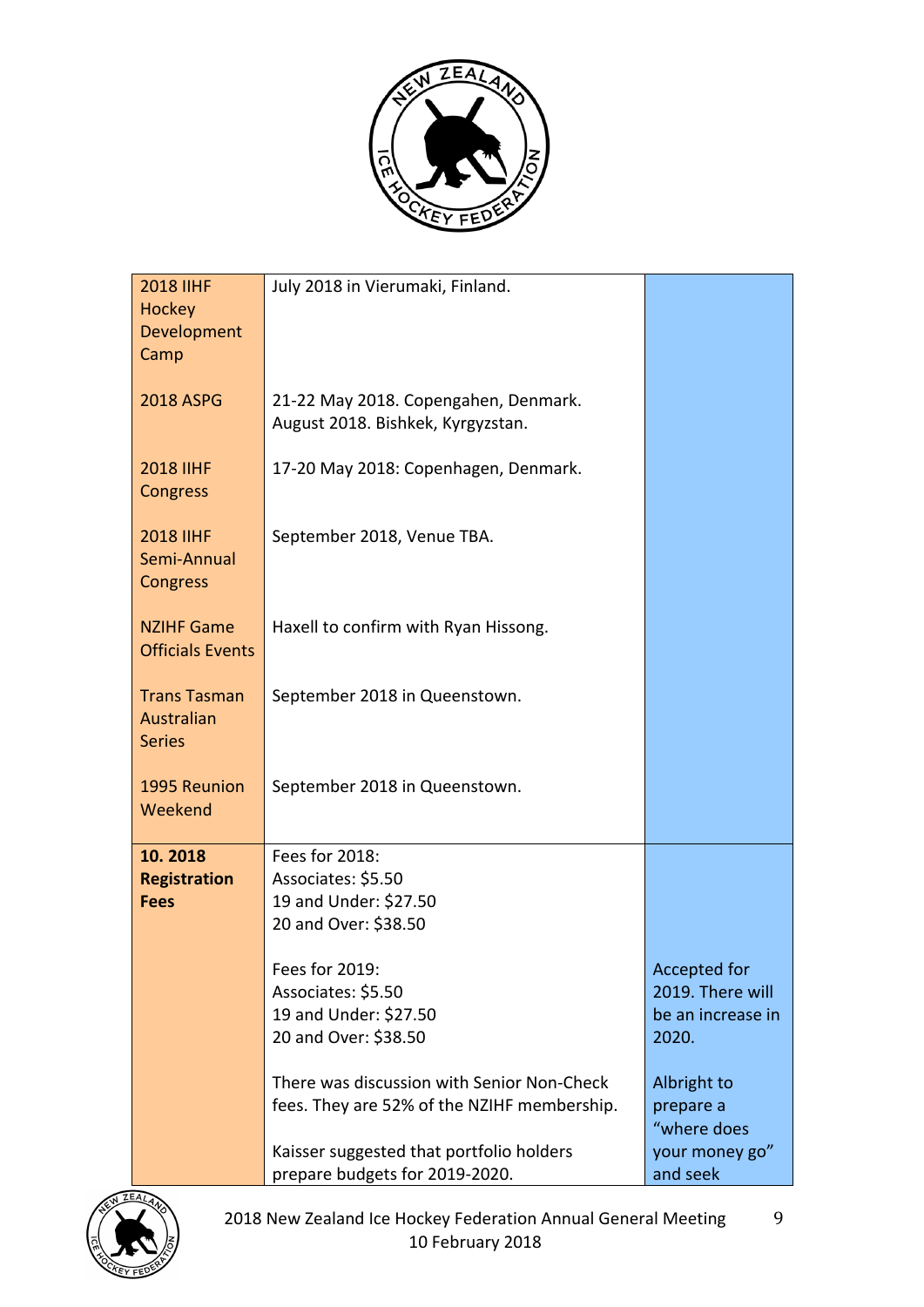

|                     |                                                                                             | approval from<br>the                                     |
|---------------------|---------------------------------------------------------------------------------------------|----------------------------------------------------------|
|                     |                                                                                             | Management<br>Committee.                                 |
|                     |                                                                                             |                                                          |
|                     | Kaisser asked that since the registrations are                                              | Regions in                                               |
|                     | staggered, NZIHF will invoice a lump sum on 30<br>June and then be finalized with accurate  | agreement.                                               |
|                     | numbers later in the year (around November).                                                |                                                          |
|                     | Centralized Registration process.                                                           | <b>NZIHF to look</b><br>into Centralized<br>Registration |
|                     |                                                                                             | process.                                                 |
| 11. Life            | Birgel moved that Peter Haxell be nominated                                                 | Unanimously                                              |
| <b>Memberships</b>  | for NZIHF Life Membership. Seconded by Reid.<br>Unanimous approval.                         | Approved.                                                |
|                     |                                                                                             |                                                          |
|                     | Kaisser moved that Andrew Hay be nominated<br>for NZIHF Life Membership. After discussions, |                                                          |
|                     | was decided that this nomination is too early,<br>and will be considered upon retirement.   |                                                          |
|                     | Kaisser moved that Corey Down be nominated                                                  | Unanimously                                              |
|                     | for NZIHF Life Membership. Seconded by Blong.<br>Unanimous approval.                        | Approved.                                                |
| 12.                 | The new NZIHF Constitution was discussed.                                                   | Moved by                                                 |
| <b>Constitution</b> | President: 2 year term.                                                                     | Albright.                                                |
| <b>Review</b>       | Vice Presidents: 2 year term.                                                               | Seconded by                                              |
|                     | Development Officer: 2 year term.                                                           | Vesper.                                                  |
|                     |                                                                                             | Approved.                                                |
|                     | NZIHF Treasurer is to be appointed at the AGM<br>for 2 years.                               | <b>New NZIHF</b>                                         |
|                     |                                                                                             | <b>Constitution to</b>                                   |
|                     | Financial dates to be changed to 1 November to                                              | be adopted for                                           |
|                     | 31 October.                                                                                 | 2019 with the                                            |
|                     |                                                                                             | aforementioned                                           |
|                     |                                                                                             | changes.                                                 |

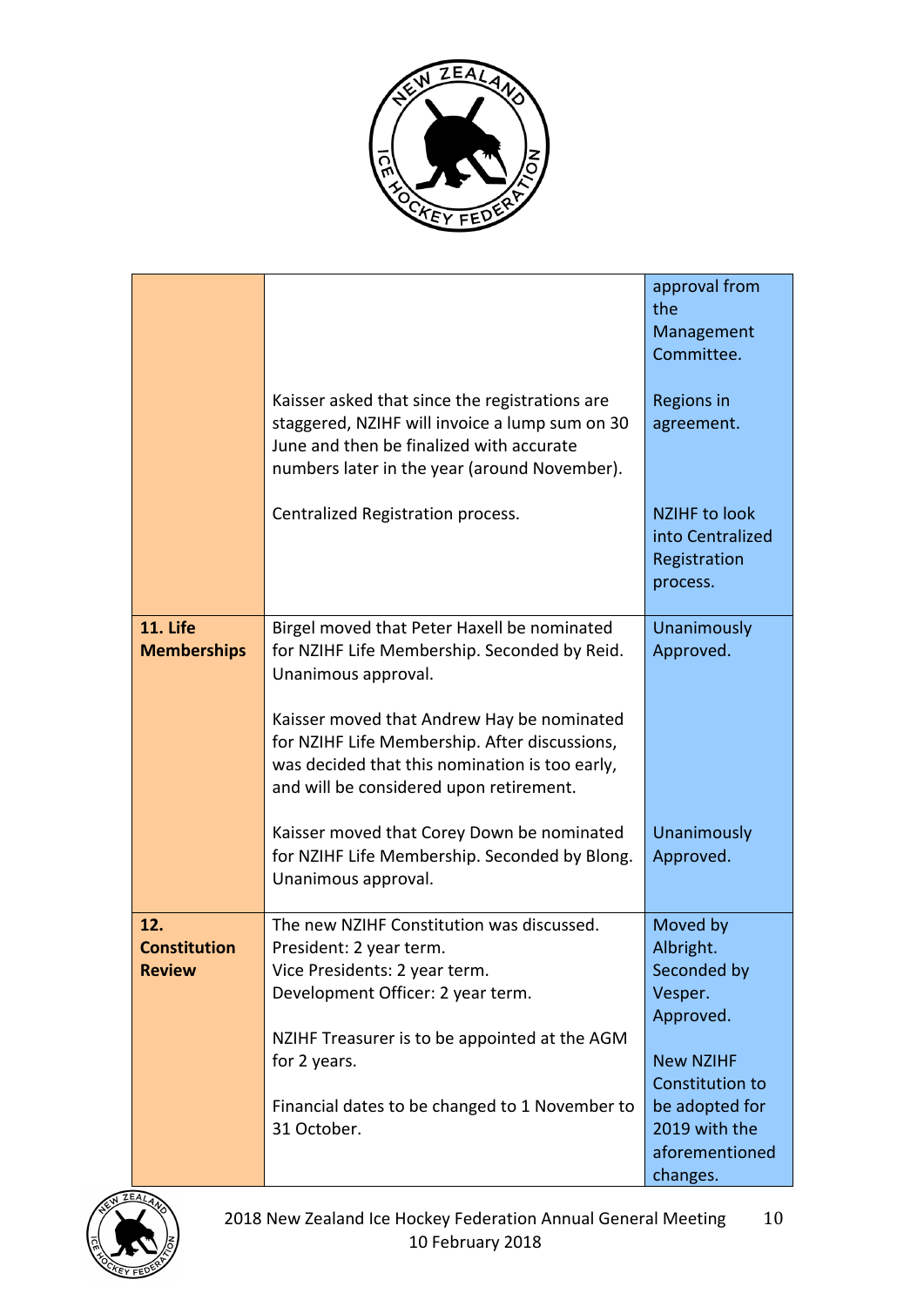

| 13. Coaching                                                              |                                                                                                                                                                                                                                                                            |                                                                                                             |
|---------------------------------------------------------------------------|----------------------------------------------------------------------------------------------------------------------------------------------------------------------------------------------------------------------------------------------------------------------------|-------------------------------------------------------------------------------------------------------------|
| LTP / First Shift<br><b>NZIHF</b><br>Coaching<br><b>Strategy</b>          | Blong presented the First Shift concept and<br>Coaching Strategic Plan.<br>Was well received by the regions.<br>After discussion, was agreed that this was to be<br>undertaken by the regions.<br>Was suggested that each region nominate an<br>individual to liaise with. | Blong to sign off<br>the resources,<br>manpower and<br>key<br>stakeholders.                                 |
| <b>14. Policies</b><br>and<br><b>Procedures</b>                           |                                                                                                                                                                                                                                                                            |                                                                                                             |
| Youth<br>Protection<br><b>Policy</b>                                      | Youth Protection Policy has been finalized and<br>will be adopted for the 2018 season. The policy<br>is on the NZIHF Website.                                                                                                                                              |                                                                                                             |
| Health &<br>Safety<br><b>Document</b>                                     | Document has been distributed to the regions<br>and will be implemented in 2018 through a<br>series of checklists.<br>Smith asked about First Aiders at league games,<br>and SCAT 5 Forms.                                                                                 | Albright to<br>prepare funding<br>applications for<br>defibrillators.<br>Will seek advice<br>from McIntyre. |
| 15. General<br><b>Business</b>                                            |                                                                                                                                                                                                                                                                            |                                                                                                             |
| <b>NZL Entry for</b><br><b>2019 IIHF</b><br>World<br><b>Championships</b> | NZL will enter all 4 National Teams in 2019 IIHF<br>World Championships: WM, WW, U20 and U18<br>in 2019.<br>Under-18 Women: To be re-evaluated until<br>after the 2018 Challenge Cup of Asia.                                                                              | Moved by<br>Albright.<br>Seconded by<br>Khorozov.<br>Approved.                                              |
| Hosting 2019<br><b>IIHF World</b><br>Championships                        | Queenstown will host 2018 WMU18IIIB, 26-28<br>April 2018.<br>2019 WMU20IIIQ: Dunedin, January 2019.<br>Queenstown to look into hosting.                                                                                                                                    |                                                                                                             |

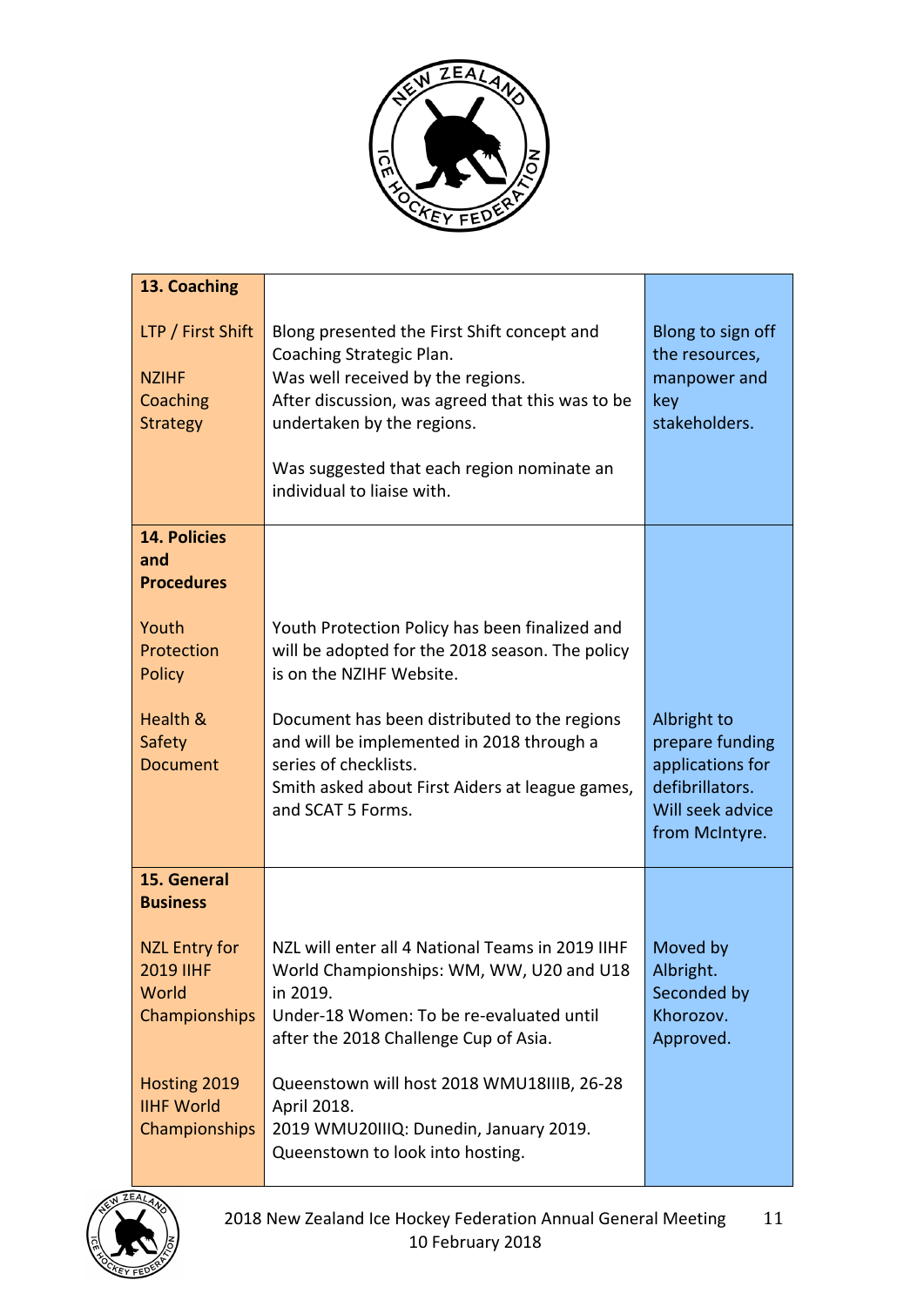

| 'Try Hockey<br>For Free Day'                                                          | Albright confirmed that this event will take<br>place on 8 April 2018 in Auckland and<br>Christchurch. Dunedin to hold on 29 April 2018.<br>Funding applications have been sent out.                                                                                                                       |                                                                                                                                                                                                                                                                                                                      |
|---------------------------------------------------------------------------------------|------------------------------------------------------------------------------------------------------------------------------------------------------------------------------------------------------------------------------------------------------------------------------------------------------------|----------------------------------------------------------------------------------------------------------------------------------------------------------------------------------------------------------------------------------------------------------------------------------------------------------------------|
| <b>Drug Free</b><br><b>Sport NZ</b><br><b>Education &amp;</b><br><b>NZIHF Testing</b> | Scott confirmed that the NZIHL will conduct<br>random drug testing in 2018.<br>Dougherty presented on concussions.<br>Dougherty moved that this becomes a policy.<br>Seconded by Blair. All in favour. Approved.                                                                                           | Dougherty<br>moved that this<br>becomes a<br>policy. Seconded<br>by Blair. All in<br>favour.<br>Approved.                                                                                                                                                                                                            |
| <b>Junior Leagues</b><br>Restructure                                                  | Blong summarized the proposal. Was sent<br>earlier to the regions for review.<br>After discussion, was decided:<br><b>National Programme</b><br>NZIHL / NZWIHL<br>U20 (U23) Junior League<br>U18 Midget League<br>U15 Bantam League<br>U12 Peewee League<br><b>LTP U10</b><br>First Shift 4-8 Years of Age | Canterbury in<br>favour.<br><b>Auckland in</b><br>favour.<br>Southern in<br>favour.<br>Moved by Mills.<br>Seconded by<br>Kaisser.<br>Approved.<br>Albright to check<br>with the IIHF if<br>U23 League can<br>meet Minimum<br>Participation<br><b>Standards for NZ</b><br>U20 World<br>Championship<br>participation. |

**Meeting Closed at: 16:46**